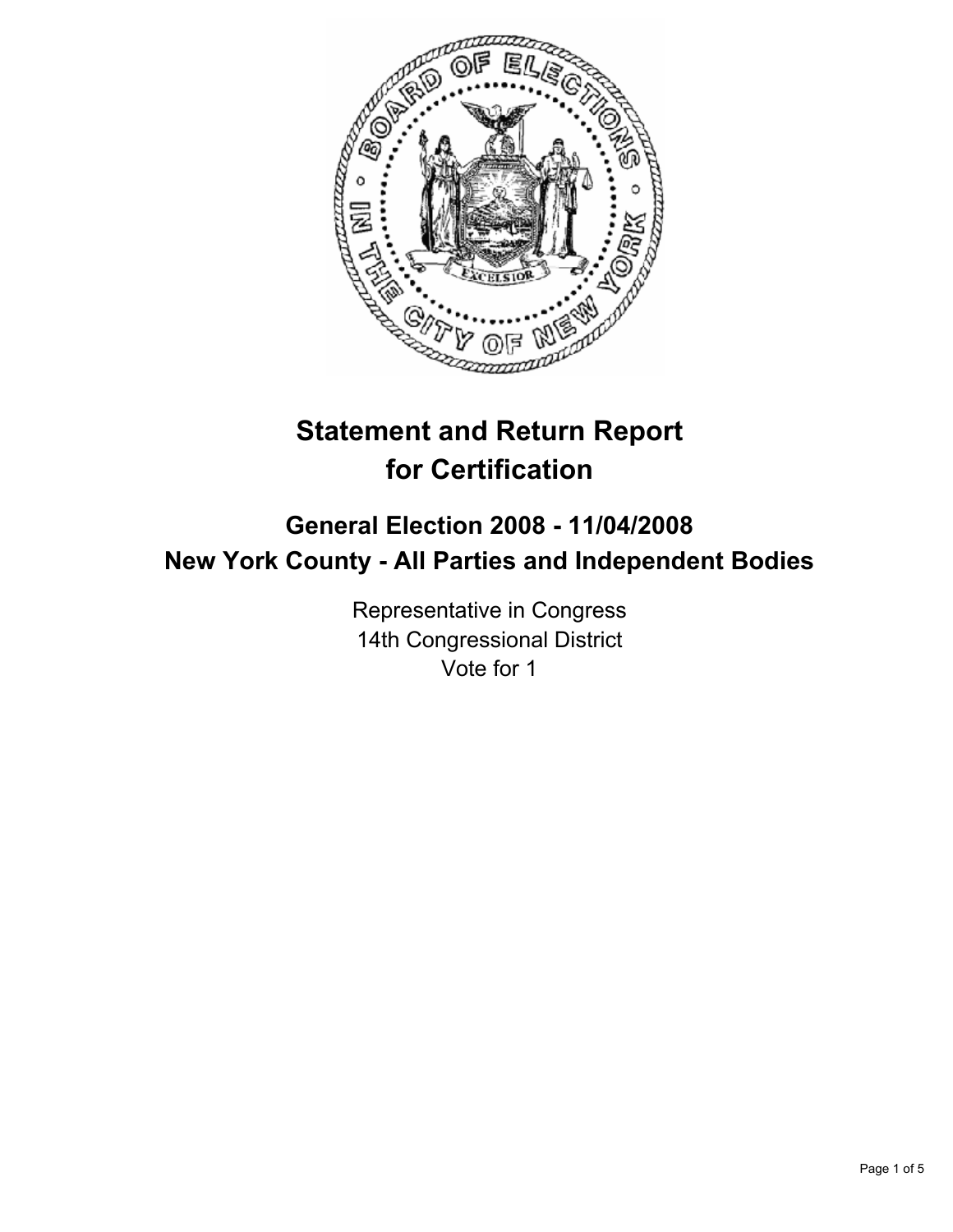

### **Assembly District 64**

| PUBLIC COUNTER                       | 10,359 |
|--------------------------------------|--------|
| <b>EMERGENCY</b>                     | 58     |
| <b>ABSENTEE/MILITARY</b>             | 372    |
| <b>FEDERAL</b>                       | 197    |
| <b>AFFIDAVIT</b>                     | 436    |
| <b>Total Ballots</b>                 | 11,422 |
| CAROLYN B MALONEY (DEMOCRATIC)       | 7,240  |
| ROBERT G HEIM (REPUBLICAN)           | 1,068  |
| CAROLYN B MALONEY (WORKING FAMILIES) | 523    |
| ISAIAH MATOS (LIBERTARIAN)           | 140    |
| BENJAMIN LESCZYNSKI (WRITE-IN)       |        |
| CARLOS JONES (WRITE-IN)              |        |
| NYDIA M VELAZQUEZ (WRITE-IN)         |        |
| <b>Total Votes</b>                   | 8,974  |
| Unrecorded                           | 2.448  |

### **Assembly District 65**

| <b>PUBLIC COUNTER</b>                | 54,027 |
|--------------------------------------|--------|
| <b>EMERGENCY</b>                     | 18     |
| ABSENTEE/MILITARY                    | 2,688  |
| <b>FEDERAL</b>                       | 1,447  |
| <b>AFFIDAVIT</b>                     | 2,761  |
| <b>Total Ballots</b>                 | 60,941 |
| CAROLYN B MALONEY (DEMOCRATIC)       | 39,153 |
| ROBERT G HEIM (REPUBLICAN)           | 11,288 |
| CAROLYN B MALONEY (WORKING FAMILIES) | 1,198  |
| ISAIAH MATOS (LIBERTARIAN)           | 517    |
| RUDALF GUILIANI (WRITE-IN)           |        |
| SPONGE BOB (WRITE-IN)                |        |
| STEPHANIE OVADIA (WRITE-IN)          |        |
| <b>Total Votes</b>                   | 52,159 |
| Unrecorded                           | 8.782  |

#### **Assembly District 66**

| <b>PUBLIC COUNTER</b>                | 5,306 |  |
|--------------------------------------|-------|--|
| <b>EMERGENCY</b>                     | 3     |  |
| ABSENTEE/MILITARY                    | 271   |  |
| <b>FEDERAL</b>                       | 158   |  |
| <b>AFFIDAVIT</b>                     | 270   |  |
| <b>Total Ballots</b>                 | 6,008 |  |
| CAROLYN B MALONEY (DEMOCRATIC)       | 4,206 |  |
| ROBERT G HEIM (REPUBLICAN)           | 551   |  |
| CAROLYN B MALONEY (WORKING FAMILIES) | 279   |  |
| <b>ISAIAH MATOS (LIBERTARIAN)</b>    | 93    |  |
| ANTHONY WEIVER (WRITE-IN)            |       |  |
| <b>Total Votes</b>                   | 5,130 |  |
| Unrecorded                           | 878   |  |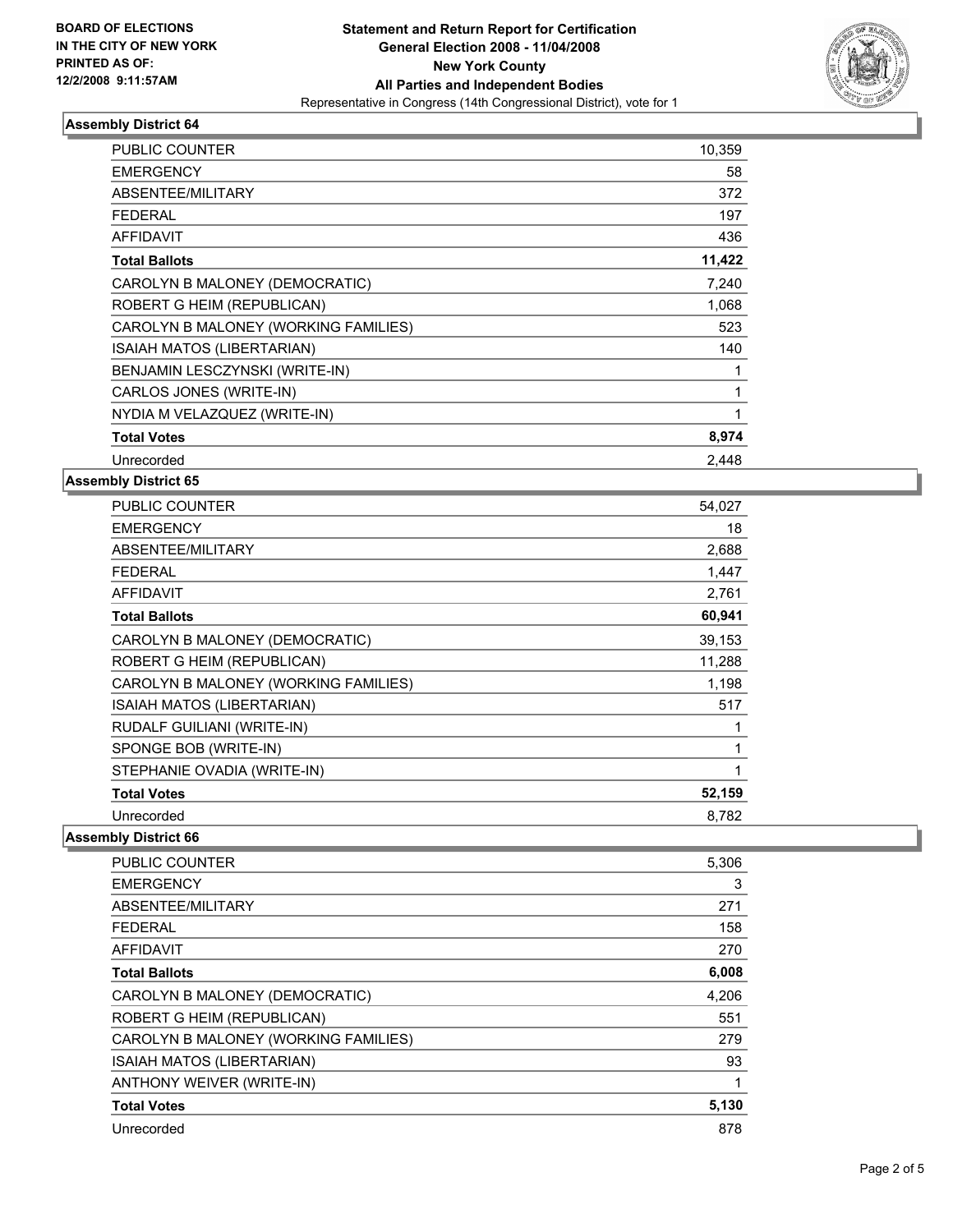

### **Assembly District 67**

| <b>PUBLIC COUNTER</b>                | 1,395 |
|--------------------------------------|-------|
| <b>EMERGENCY</b>                     | 0     |
| ABSENTEE/MILITARY                    | 73    |
| <b>FEDERAL</b>                       | 22    |
| <b>AFFIDAVIT</b>                     | 59    |
| <b>Total Ballots</b>                 | 1,549 |
| CAROLYN B MALONEY (DEMOCRATIC)       | 1,037 |
| ROBERT G HEIM (REPUBLICAN)           | 200   |
| CAROLYN B MALONEY (WORKING FAMILIES) | 62    |
| ISAIAH MATOS (LIBERTARIAN)           | 22    |
| <b>Total Votes</b>                   | 1,321 |
| Unrecorded                           | 228   |

**Assembly District 68**

| <b>PUBLIC COUNTER</b>                | 4,674 |
|--------------------------------------|-------|
| <b>EMERGENCY</b>                     | 5     |
| ABSENTEE/MILITARY                    | 246   |
| <b>FEDERAL</b>                       | 162   |
| AFFIDAVIT                            | 228   |
| <b>Total Ballots</b>                 | 5,315 |
| CAROLYN B MALONEY (DEMOCRATIC)       | 3,530 |
| ROBERT G HEIM (REPUBLICAN)           | 830   |
| CAROLYN B MALONEY (WORKING FAMILIES) | 92    |
| ISAIAH MATOS (LIBERTARIAN)           | 47    |
| <b>Total Votes</b>                   | 4,499 |
| Unrecorded                           | 816   |

#### **Assembly District 73**

| PUBLIC COUNTER                       | 55,306         |
|--------------------------------------|----------------|
| <b>EMERGENCY</b>                     | 781            |
| ABSENTEE/MILITARY                    | 3,461          |
| <b>FEDERAL</b>                       | 1,915          |
| <b>AFFIDAVIT</b>                     | 2,432          |
| <b>Total Ballots</b>                 | 63,895         |
| CAROLYN B MALONEY (DEMOCRATIC)       | 39,420         |
| ROBERT G HEIM (REPUBLICAN)           | 13,628         |
| CAROLYN B MALONEY (WORKING FAMILIES) | 903            |
| ISAIAH MATOS (LIBERTARIAN)           | 479            |
| <b>GRACE LIN (WRITE-IN)</b>          |                |
| JAMES MADISON (WRITE-IN)             |                |
| MALONEY (WRITE-IN)                   |                |
| MARIO BIAGGI (WRITE-IN)              |                |
| MICKY MOUSE (WRITE-IN)               |                |
| ROGER BLANK (WRITE-IN)               | $\overline{2}$ |
| <b>Total Votes</b>                   | 54,437         |
| Unrecorded                           | 9,458          |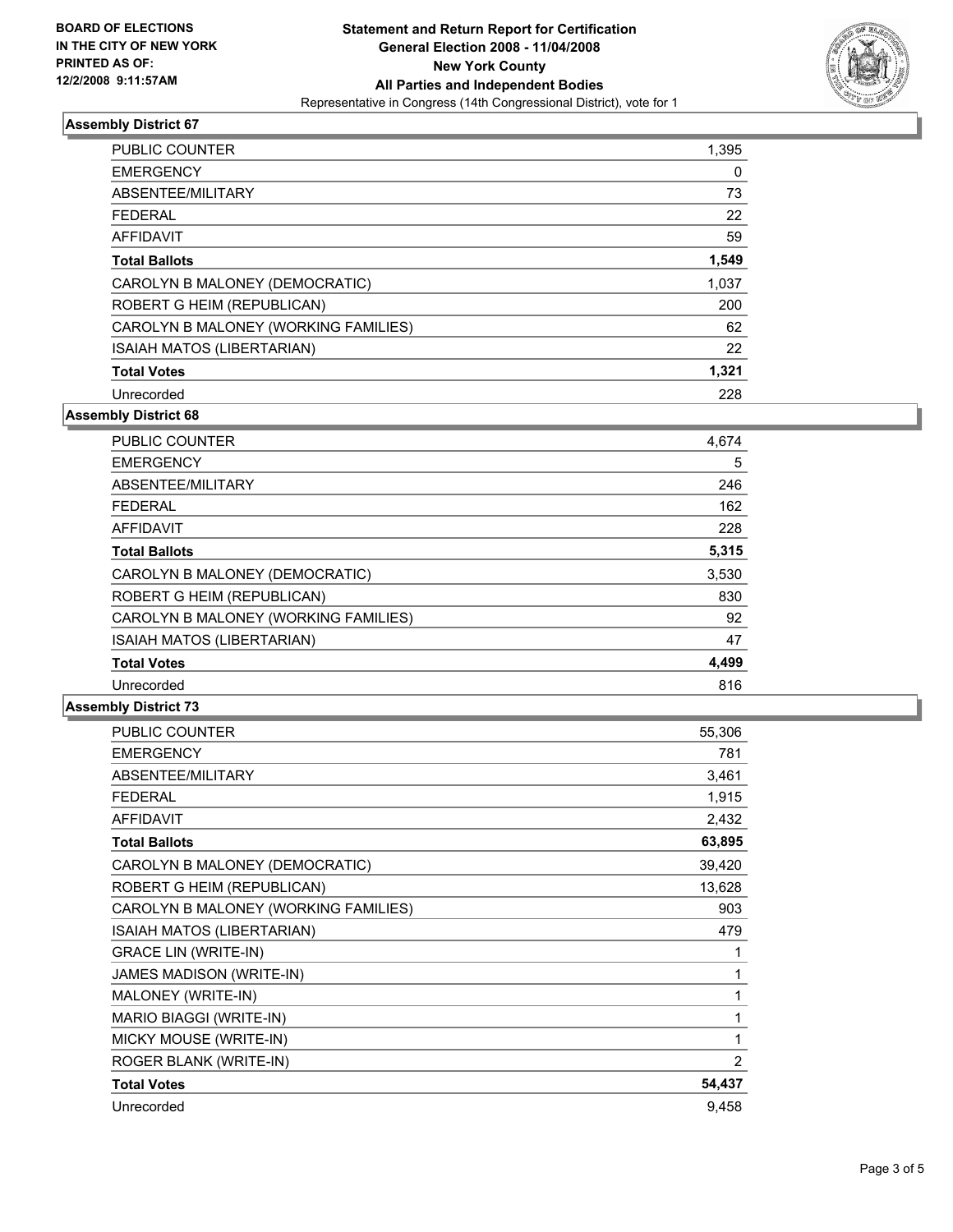

## **Assembly District 74**

| PUBLIC COUNTER                       | 40,218 |
|--------------------------------------|--------|
| <b>EMERGENCY</b>                     | 270    |
| ABSENTEE/MILITARY                    | 2,051  |
| <b>FEDERAL</b>                       | 957    |
| <b>AFFIDAVIT</b>                     | 1,836  |
| <b>Total Ballots</b>                 | 45,332 |
| CAROLYN B MALONEY (DEMOCRATIC)       | 30,585 |
| ROBERT G HEIM (REPUBLICAN)           | 6,115  |
| CAROLYN B MALONEY (WORKING FAMILIES) | 1,596  |
| ISAIAH MATOS (LIBERTARIAN)           | 539    |
| DAVID SILVA (WRITE-IN)               |        |
| MICHAEL BLOOMBERG (WRITE-IN)         |        |
| NO ONE (WRITE-IN)                    |        |
| OPRAH WINFREY (WRITE-IN)             |        |
| ROGER S. BLANK (WRITE-IN)            |        |
| STALIN (WRITE-IN)                    |        |
| TIMOTHY H. BISHOP (WRITE-IN)         |        |
| <b>Total Votes</b>                   | 38,842 |
| Unrecorded                           | 6,490  |

### **Assembly District 75**

| PUBLIC COUNTER                       | 16,679 |
|--------------------------------------|--------|
| <b>EMERGENCY</b>                     | 271    |
| ABSENTEE/MILITARY                    | 1,030  |
| <b>FEDERAL</b>                       | 609    |
| <b>AFFIDAVIT</b>                     | 829    |
| <b>Total Ballots</b>                 | 19,418 |
| CAROLYN B MALONEY (DEMOCRATIC)       | 12,142 |
| ROBERT G HEIM (REPUBLICAN)           | 3,564  |
| CAROLYN B MALONEY (WORKING FAMILIES) | 379    |
| ISAIAH MATOS (LIBERTARIAN)           | 201    |
| AMI-LYNN BALASHI (WRITE-IN)          |        |
| <b>GHAHAM MACPHEE (WRITE-IN)</b>     |        |
| MAUREEN MADDEN (WRITE-IN)            |        |
| VICTOR M. LEE (WRITE-IN)             |        |
| <b>Total Votes</b>                   | 16,290 |
| Unrecorded                           | 3,128  |
|                                      |        |